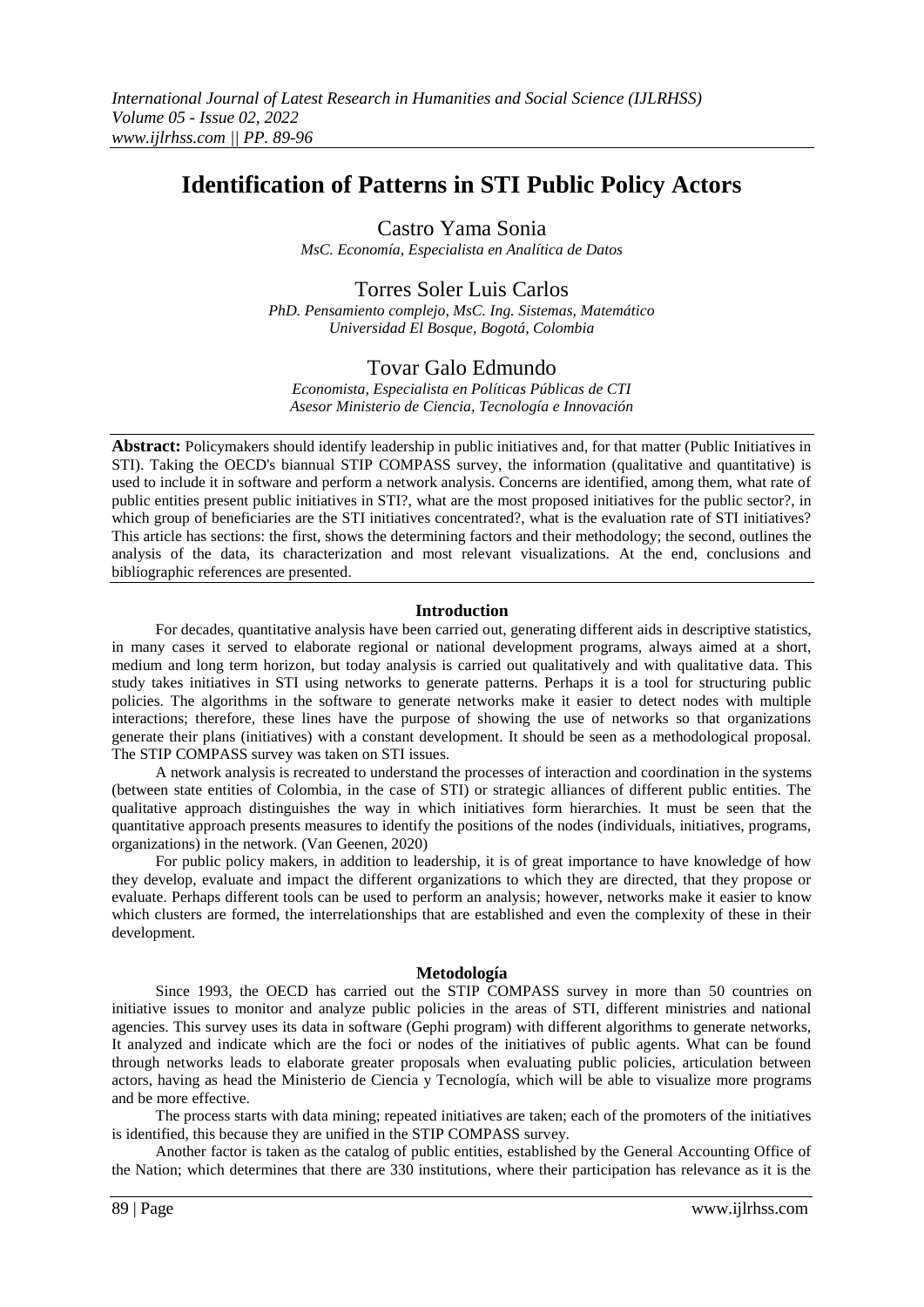*www.ijlrhss.com || PP. 89-96*

entity that brings together all the public entities characterized and subdivided (they are described in Table 1). With this catalog, a benchmarking is carried out between the entities reported in the survey and those registered in the Contaduría General de la Nación.

| Table 1. Public Entities in Colombia by groups according to the Contaduría General de la Nación |                   |
|-------------------------------------------------------------------------------------------------|-------------------|
| Tipo de entidades públicas                                                                      | <b>Id Entidad</b> |
| Departamentos administrativos                                                                   | 6                 |
| Empresas de servicios públicos                                                                  | 19                |
| Empresas industriales y comerciales del estado                                                  | 11                |
| Empresas sociales del estado                                                                    | 4                 |
| Establecimientos públicos                                                                       | 58                |
| Institutos científicos o tecnológicos                                                           | 10                |
| Ministerios                                                                                     | 18                |
| Organismos de control                                                                           | 3                 |
| Organización electoral                                                                          | 1                 |
| Otras empresas                                                                                  | 22                |
| Otras entidades administración central                                                          | 5                 |
| Otras entidades gobierno general                                                                | 81                |
| Procesos especiales empresas                                                                    | 1                 |
| Procesos especiales otras entidades                                                             | 21                |
| Rama legislativa                                                                                | 2                 |
| Rama judicial                                                                                   | 2                 |
| Sociedades de economía mixta                                                                    | 16                |
| Sociedades públicas                                                                             | 1                 |
| Superintendencias                                                                               | 10                |
| Unidades administrativas especiales                                                             | 39                |
| <b>Total general</b>                                                                            | <b>330</b>        |
|                                                                                                 |                   |

Fuente: Contaduría General de la Nación.

### **Analysis**

The analysis carried out is qualitative. The survey is taken from 1991 to 2021, where there are 79 initiatives, of which 72% were carried out in the ministries (State Entities). Of these, 50 were carried out by the Ministerio de Ciencia y tecnologíae innovación; however, only 5 of the 18 ministries present initiatives in STI, only 23 entities generate initiative, with respect to the 330 entities presented by the Contaduría General de la Nación in relative terms, the rate of doers of initiatives in STI is 7%, as shown in Graph 1.



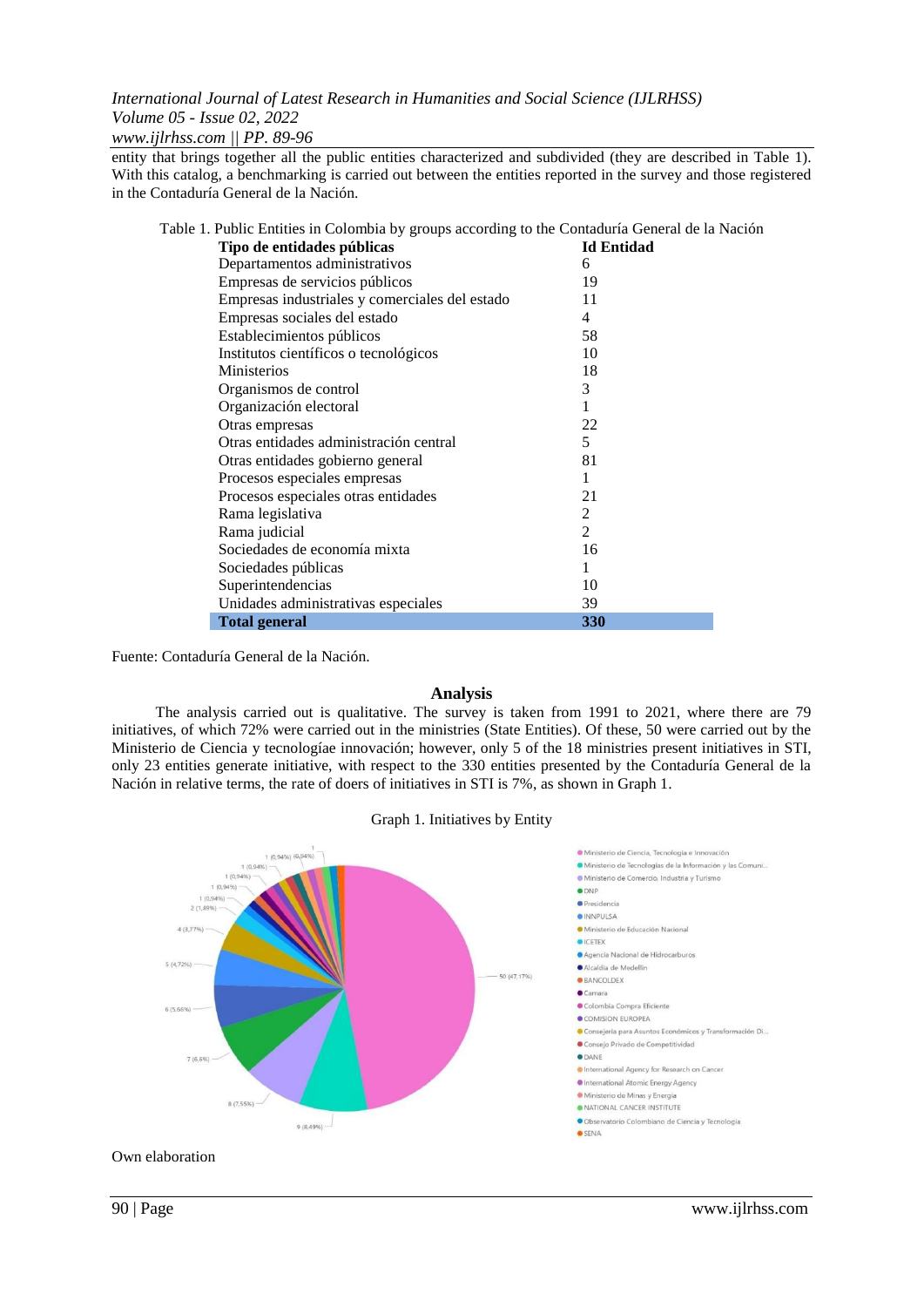*International Journal of Latest Research in Humanities and Social Science (IJLRHSS) Volume 05 - Issue 02, 2022 www.ijlrhss.com || PP. 89-96*



When looking at the initiatives by year, it is seen that 2019 is the one with the highest number of initiatives in STI, the variables to define this substantial increase in proposals.

#### **Qualitative Analysis, Patterns.**

The understanding of the networks that are obtained from the software (graphics) depends, in most cases, on the experience in analyzing them, working for many years on different projects. Its visualization is useful to determine which is the grouping, the node of greater interaction, the nodes that are isolated, and different aspects that lead to determine different perceptions to find characteristics (knowledge) of the data that are possessed. However, this process is inherently difficult and requires exploration strategies. The networks that are formed according to the different algorithms that are used, are technically precise and visually attractive. The visualizations of the networks must be supported by an analysis that prospects initiatives to be taken into account for the different policies to be defined by the makers of them. The exploration of them should be with the intention of improving the processes of organizations.

Exploration can be quite complex on large networks; that is, when millions of data must be manipulated. Some requirements can be identified for the software to be used: high-quality design algorithms, data filtering, grouping, statistics and annotation.

Identifying patterns requires hard analysis work after data mining. A matrix is formed in which the entities are in a row and, per column, the initiatives by topic or by type of beneficiary. This matrix is generated and incorporated into the Gephi program, which generate the networks, of course with some parameters. From there the patterns should be looked at with caution. The software has the default algorithm Yifan Hu, with the modality of three classes with a resolution of 0.45. (see Graph 3).



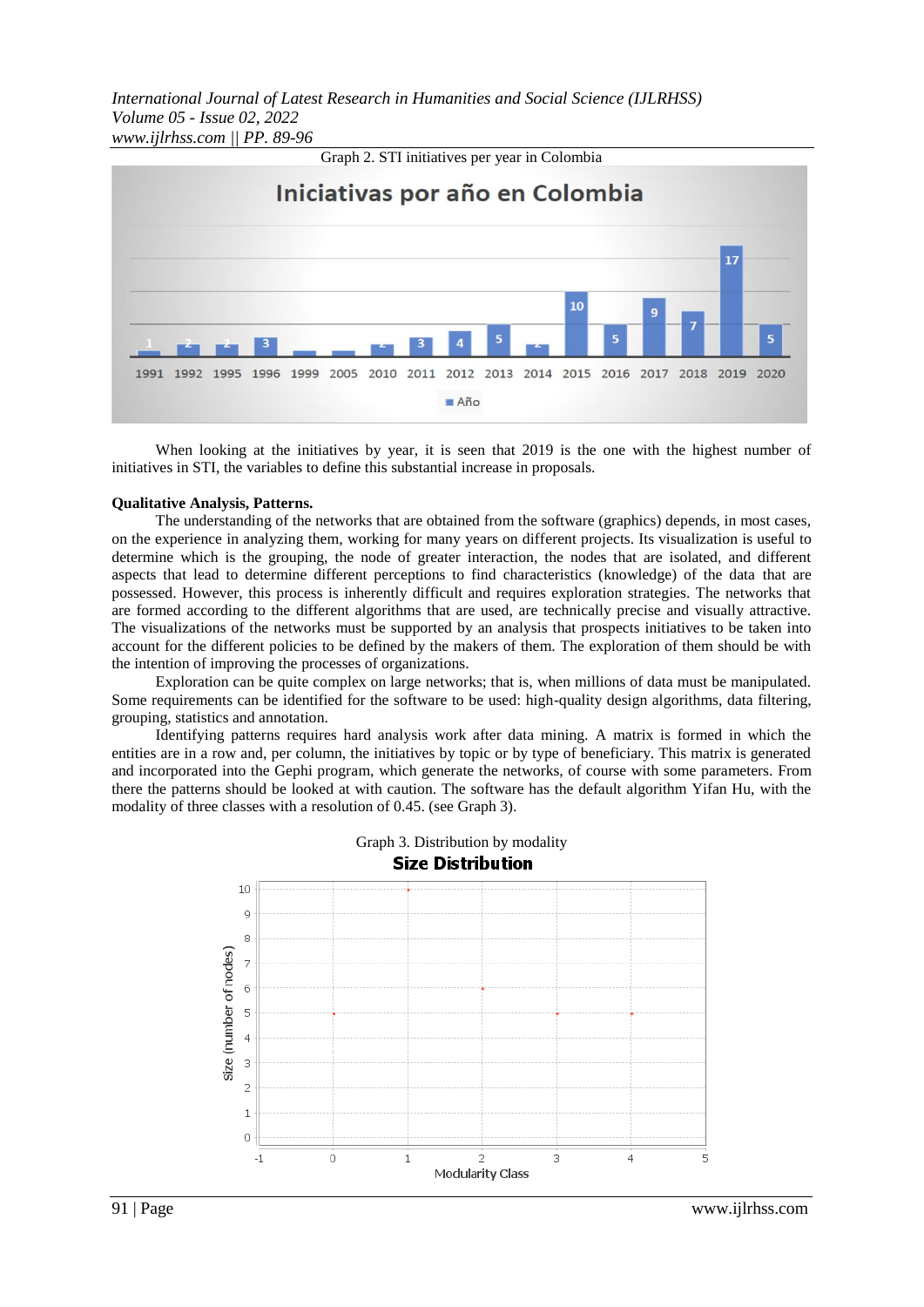### **1. Patterns of initiatives by theme**

The STIP COMPASS survey allows you to view the following initiative topics:

- Governance
- Transfer and exchange of knowledge between science and industry
- Innovation in companies and innovative entrepreneurship
- Human resources for research and innovation
- Research and innovation for society
- Public research system
- Emerging trends in STI policy

The graphs that are generated by descriptive statistics do not allow to visualize what clusters can be that arise; for this reason, networks are taken as a fundamental tool, and in the case of initiatives, because, in a certain way, they provide what is the priority of the initiatives by entity.

The visualization of one of the networks that are formed (Graph 4), intuitively allows to perceive the concentration of initiatives by public entity. The most notorious is the one exercised by the Ministry of Science, Technology and Innovation, where the initiative 'Public research system' dominates, followed by 'Research and innovation for society', finally, 'Innovation in companies and innovative entrepreneurship'.

The interesting thing to see is the formation of communities through initiatives. 'The Transfer and Exchange of Knowledge between Science and Industry' stands out, which is conceived by a cluster of 14 public entities (Colombia), which demonstrates the broad interest in public policies of the Colombian state.

Graph 4. Patterns by Initiative Theme

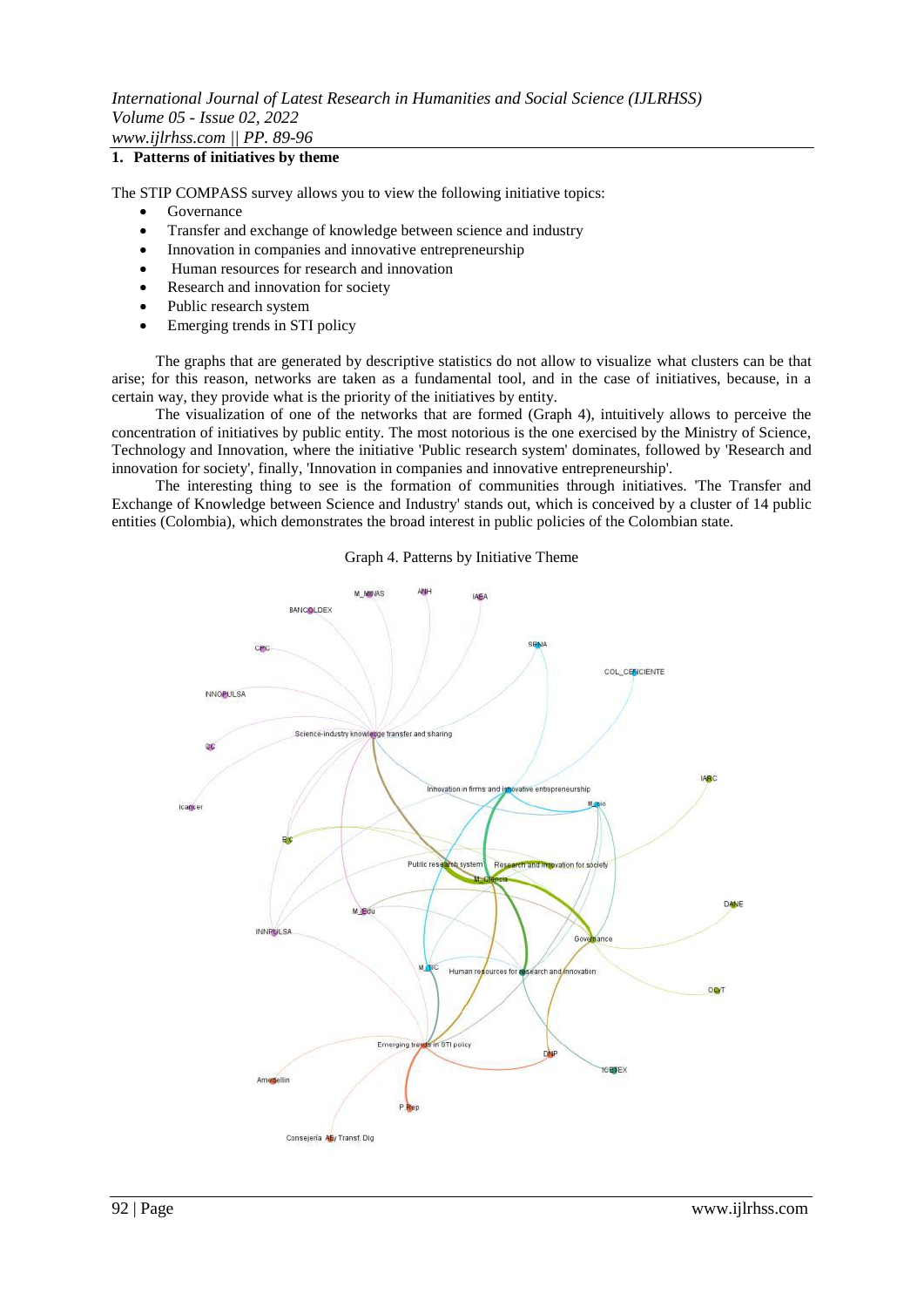### **2. Patterns by topics of public entities.**

The topics reported in the STIP COMPASS survey are 31.

- Artificial Intelligence (AI)
- Business innovation policy strategies
- Cluster policies
- Collaborative research and innovation
- Commercialization of public research results
- Competitive research funding
- Digital transformation of companies
- PhD and postdoctoral researchers
- Ethics of emerging technologies
- Financial support for business R&D&I and innovation
- Coordination of horizontal policies
- Intellectual property rights in public research
- International mobility of human resources
- Internationalization in public research
- Intersectoral mobility
- Multi-stakeholder engagement
- National STI plan or strategy
- Non-financial support for R&D and business innovation
- Open science and better access to publications and research data
- Public research strategies
- Research and innovation for developing countries
- Research and innovation strategy for society
- Integrity and reproducibility of research
- Culture of science, technology and innovation
- Human resources strategies in STI
- Stimulate demand for innovation and market creation.
- Strategic policy intelligence
- Structural change of the public research system
- Specific support for SMEs
- Transfer and share strategies.

## **Graph 5.** Patterns by topics of public entities



The analysis was carried out giving specificity in the degrees, which resulted in 1,446, with the aim of giving neighborhood by themes and entity to the algorithm. It was not done by modality (Castro & Torres, 2020). The communities or clusters by theme are very atomized, and are not defined as such, however, the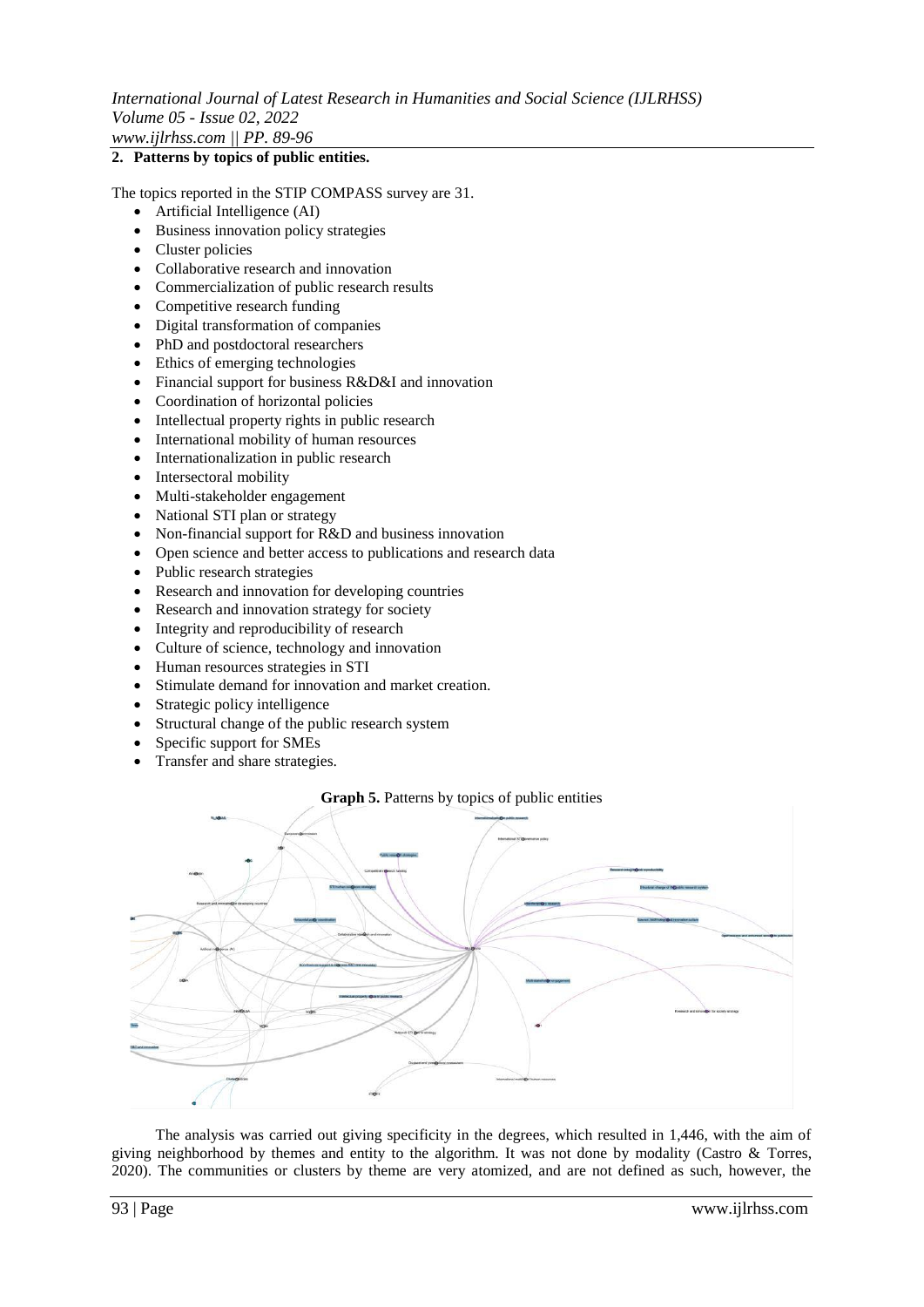## *www.ijlrhss.com || PP. 89-96*

interesting thing are two very isolated (or atypical) topics shown in Graph 6, these are intersectoral mobility carried out by the cancer institute with the initiative strengthening the clinical applications of nuclear medicine and pets, in the National Cancer Institute, with the initiative complying with the regulations on good practices in hospital radio pharmacy and the one carried out by the International Atomic Energy Agency in its theme Transfer and share strategies, also with the initiative harmonization criteria on good manufacturing practices and quality control of radioisotopes and radiopharmaceuticals. There is no documentation in the Ministerio de Ciencia, tecnología e innovación on public policies on the accompaniment by issues or areas to public entities

### Graph 6. Atypical data



### **3. Patterns by beneficiaries of the initiatives**

The beneficiaries of the survey are described in Table 2.

The objective is to identify the patterns between the makers of initiatives and the beneficiaries, the result of this analysis is visualized in graph 7.

Graph 7. Patterns by beneficiaries of initiatives

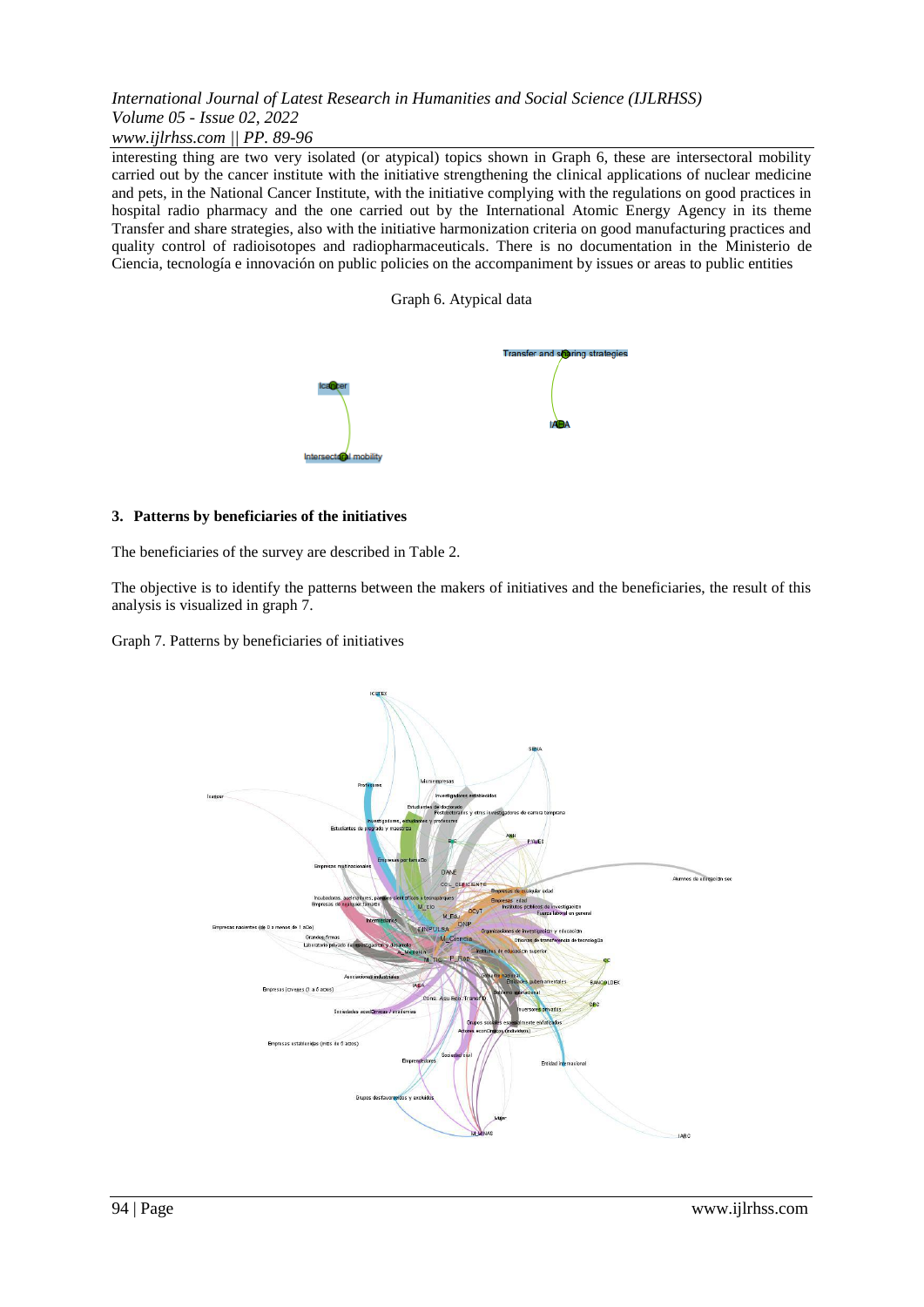## *www.ijlrhss.com || PP. 89-96*

A large community can be perceived between public entities and the Ministerio de Ciencia, tecnología e innovación; however, there would be a lack of articulation between ICTEX, SENA, MinMinas, National Cancer Institute, Bancoldex, and other institutes that, in some way, support the development of initiatives in the human or economic spheres. So, the interesting thing is that only three entities work on initiatives where women are the beneficiary, generated by MinMINAS, MinTIC, Consejo Asuntos Económicos y Transformación Digital, followed by the initiatives that young companies have as beneficiaries (1 to 5 years of incorporation), which are carried out by MinTIC.

INPULSA, MinCio, MinCiencia. The most targeted beneficiaries in the initiatives are research and education organizations.

| Beneficiarios directos de la Iniciativa de Política: * |                       |                                               |  |  |
|--------------------------------------------------------|-----------------------|-----------------------------------------------|--|--|
| B.1. Organizaciones de investigación y educación       |                       | Instituciones de Educación Superior.          |  |  |
|                                                        |                       | Institutos de Investigación Pública.          |  |  |
|                                                        |                       | Laboratorios privados de $I + D$ .            |  |  |
| B.2. Investigadores, estudiantes y profesores          |                       | Investigaciones establecidas.                 |  |  |
|                                                        |                       | Posdoctorados u otras carreras de             |  |  |
|                                                        |                       | investigación temprana.                       |  |  |
|                                                        |                       | Estudiantes de pregrado y maestrías.          |  |  |
|                                                        | <b>B.2.4</b>          | Estudiantes de secundaria.                    |  |  |
|                                                        | <b>B.2.5</b>          | Estudiantes de Doctorado.                     |  |  |
|                                                        | <b>B.2.6</b>          | Profesores.                                   |  |  |
| B.3. Empresas por tamaño                               |                       | Empresas de cualquier tamaño.                 |  |  |
|                                                        |                       | Microempresas.                                |  |  |
|                                                        | <b>B.3.3</b>          | PyMEs.                                        |  |  |
|                                                        | <b>B.3.4</b>          | Empresas de Gran Tamaño.                      |  |  |
|                                                        | <b>B.3.5</b>          | Empresas Multinacionales.                     |  |  |
| B.4. Empresas por Edad                                 |                       | Empresas de cualquier edad.                   |  |  |
|                                                        |                       | Empresas nacientes (entre 0 y 1 año de edad). |  |  |
|                                                        |                       | Empresas jóvenes (entre 1 y 5 años de edad).  |  |  |
|                                                        | <b>B.4.4</b><br>B.5.1 | Firmas establecidas (más de 5 años de edad).  |  |  |
| B.5.Intermediarios                                     |                       | Incubadoras                                   |  |  |
|                                                        |                       | Oficiales de transferencias tecnológicas.     |  |  |
|                                                        |                       | Asociaciones industriales.                    |  |  |
|                                                        | <b>B.5.4</b><br>B.6.1 | Sociedades Académicas.                        |  |  |
| <b>B.6.Entidades Gubernamentales</b>                   |                       | Entidades internacionales.                    |  |  |
|                                                        |                       | Gobierno Nacional.                            |  |  |
|                                                        |                       | Gobierno Subnacional.                         |  |  |
| B.7. Actores Económicos (Individuales)                 |                       | Empresarios.                                  |  |  |
|                                                        |                       | Inversionistas privados.                      |  |  |
|                                                        |                       | Fuerza de trabajo en general.                 |  |  |
| <b>B.8.Grupos Sociales focalizados</b>                 |                       | Mujeres.                                      |  |  |
|                                                        |                       | Grupos en desventaja y excluidos.             |  |  |
|                                                        |                       | Sociedad Civil.                               |  |  |

Table 2. Types of Beneficiaries of STI projects.

### **Conclusions**

The wide possibilities when applying network theory in the analysis of public policies, facilitates perceiving that it is a great technical-methodological tool for the management of large volumes of data, and in this case for the makers of public policies and their evaluation.

The clusters or grouping by themes, by areas and by beneficiaries of public policies show the standardized objectives of the public policies of a country, which has a great relevance when it comes to generating research, analysis and impacts.

The work found shortages in the culture of evaluation of initiatives, and low generation of initiatives in STI, mainly from ministries.

A concentration of STI initiatives in research and education organizations was also found, neglecting women and young entrepreneurs with ventures between 1 and 5 years old.